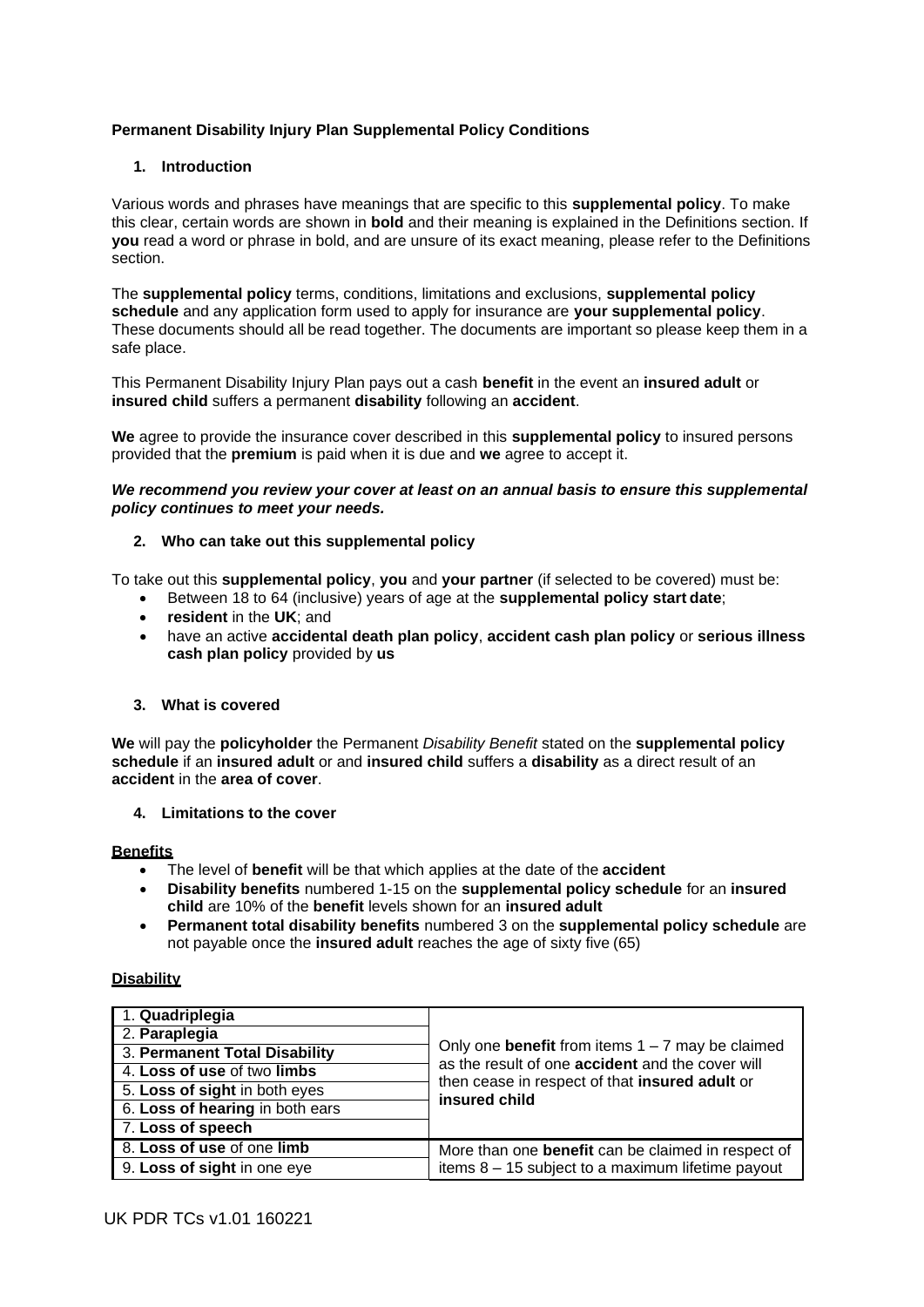| 10. Loss of hearing in one ear<br>11. Loss of use of shoulder or hip | of £100,000 for an <b>insured adult</b> and £10,000 for<br>an insured child |
|----------------------------------------------------------------------|-----------------------------------------------------------------------------|
| 12. Loss of use of elbow, wrist, knee or<br>ankle                    |                                                                             |
| 13. Loss of use of thumb                                             |                                                                             |
| 14. Loss of use of finger or big toe                                 |                                                                             |
| 15. Loss of use of any other toe                                     |                                                                             |

- **Benefits** from items 12 15 listed in the table above cannot be claimed in addition to item 8 if they are part of the same **limb**
- The **disability** must occur within 12 months of the **accident**
- The **insured adult** or **insured child** must survive for 90 days from the date of the **accident**.

# **Pre-existing Conditions**

**We** will only pay the **benefit** if the **disability** is directly as a result of the **accident**. **Pre-existing conditions** will be taken into consideration in calculating the amount payable in the following cases:

- where the **pre-existing condition** is a physical impairment and the **accident** increases the level of the physical impairment; or
- the **pre-existing condition** is a contributing factor to the claim;

A medical assessment will be converted into a percentage and applied to the **supplemental policy benefit** payable. If the calculated percentage is less than 25% **we** will pay the full **benefit**. **We** will obtain the medical assessment from **your doctor**. If they are unable or unwilling to provide this assessment **we** will obtain an assessment from an independent **doctor**.

# **5. What is not covered**

**We** will not pay the **benefit** if a **disability** is:

- due to any illness, disease or infection and the associated medical treatment, unless directly caused by an **accident**
- due to a naturally occurring condition, degenerative process or medical or mentaldisorder
- caused by suicide or a self-inflicted injury or any deliberate or reckless act or omission that is expected to cause serious injury or death whether of sound mind or not
- due to being under the influence of or being affected by, drugs or medication unless the drugs or medication have been taken in accordance with the manufacturer's instructions or in accordance with a registered medical practitioner's instructions
- due to driving or being in control of a vehicle whilst under the influence of, or being affected by and/or with more alcohol in the blood/urine than is allowed in the country in which the **accident** occurs
- as a result of participating in, attempting or acting as an accessory to an unlawful act according to the law of the territory in which the **accident** occurs
- the result of war (whether declared or undeclared), invasion, military action or civil unrest, or occurs whilst on active armed forces service, training or operations
- the result of a medical or surgical procedure unless the procedure was a necessity following an **accident**

# **6. When your cover starts**

Cover starts from the **supplemental policy start date**. Any change in cover starts from the **supplemental policy change date.** Both dates are shown on **your supplemental policy schedule**.

# **7. When your cover ends**

All cover under this **supplemental policy** automatically ends under the following circumstances, whichever occurs first:

- on **your** death;
- if the monthly **premium** is not paid when due;
- the renewal date after **your** 70th birthday;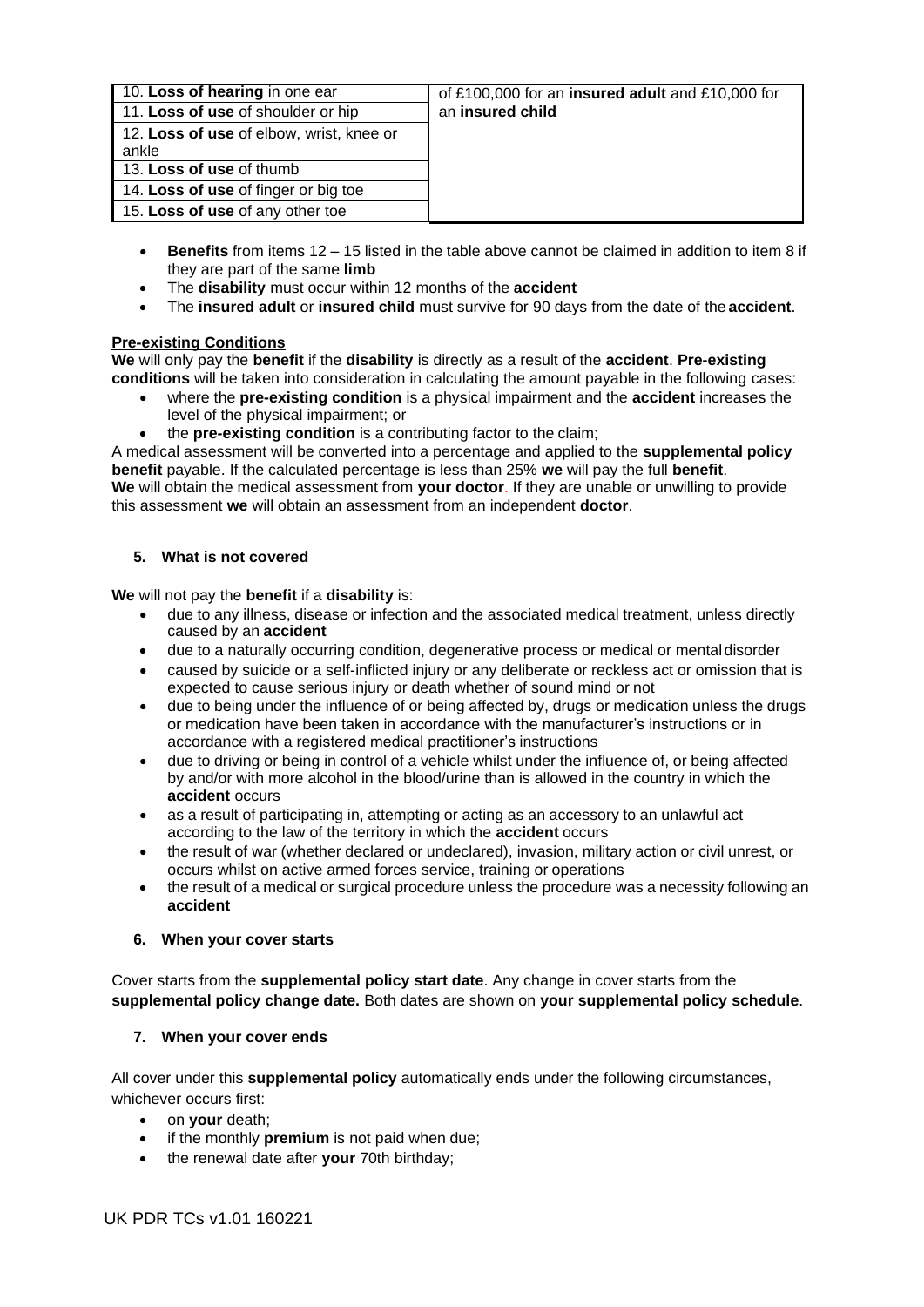- the date on which **we** pay **disability benefits** which together with any previous **disability benefits** payments equal the maximum total amount payable under this **supplemental policy** as detailed in Section 4 Limitations to the cover**;**
- if the **supplemental policy** is cancelled by **you;**
- if the **supplemental policy** is cancelled by **us**;
- if your **accidental death plan policy**, **accident cash plan** policy or **serious illness cash plan policy** is cancelled by **you;**
- if your **accidental death plan policy**, **accident cash plan** policy or **serious illness cash plan policy** is cancelled by **us**; or
- **you** cease to be a **UK resident.**

If **your supplemental policy** includes cover for your **partner** and/or an **insured child, your partner** or **insured child** will cease to be covered:

- when they no longer meet the description in section 16 headed Definitions;
- for any **disability** from the date on which we pay them **disability benefits** which together with any previous **disability benefits** payments equal the maximum total amount payable under this **supplemental policy** as detailed in Section 4 Limitations to the cover

Your **partner** will cease to be covered

• on the renewal after their  $70<sup>th</sup>$  birthday

## **8. Period of Insurance and Renewal**

**Your supplemental policy** is automatically renewed each complete calendar month after the **supplemental policy start date**, provided **you**

- pay the amount of **premiums** set out on the **supplemental policy schedule** (or at the rate in effect at the time of renewal following prior notification by **us**) by the due date; and
- continue to have an active **accidental death plan**, **accident cash plan policy** or **serious illness cash plan policy** with **us**

If **you** do not pay the **premium** as detailed in section 9 below then **your supplemental policy** will not be renewed.

If you cancel your **accidental death plan policy**, **accident cash plan** policy or **serious illness cash plan policy** then your Permanent Disability Injury **supplemental policy** will not be renewed.

# **9. Paying your premium**

The monthly **premium** for **your** cover is shown on **your supplemental policy schedule.** The **premium** includes taxes and surcharges that apply to **you** at the current rate.

**You** start paying for **your** cover on the **premium** due date shown on **your supplemental policy schedule**; after that **you** pay monthly on the same day each month.

The **premium due date** for your **supplemental policy** must be the same as the **premium due date**  for your **accidental death plan policy**, **accident cash plan policy** or **serious illness cash plan policy** and **premium** must be paid using the same payment method

**You** must advise **us** as soon as reasonably possible of any change that means a **partner** or any **insured child** is no longer eligible for cover on **your supplemental policy** so there is no overpayment of **premium**.

If **you** do not pay the **premium, you** have 30 days in which to pay it as long as you continue to meet the **supplemental policy** conditions. If it is not paid during that period, **your supplemental policy**  will not be renewed and will automatically be cancelled by **us**. If the **premium** is paid during the 30 day period, then cover will operate as if it had been paid on the due date.

**We** will reinstate **your supplemental policy** if **you** request **us** to and **you** pay the **premium** within 30 days after the **supplemental policy** has been cancelled by **us**. No insurance cover exists for claims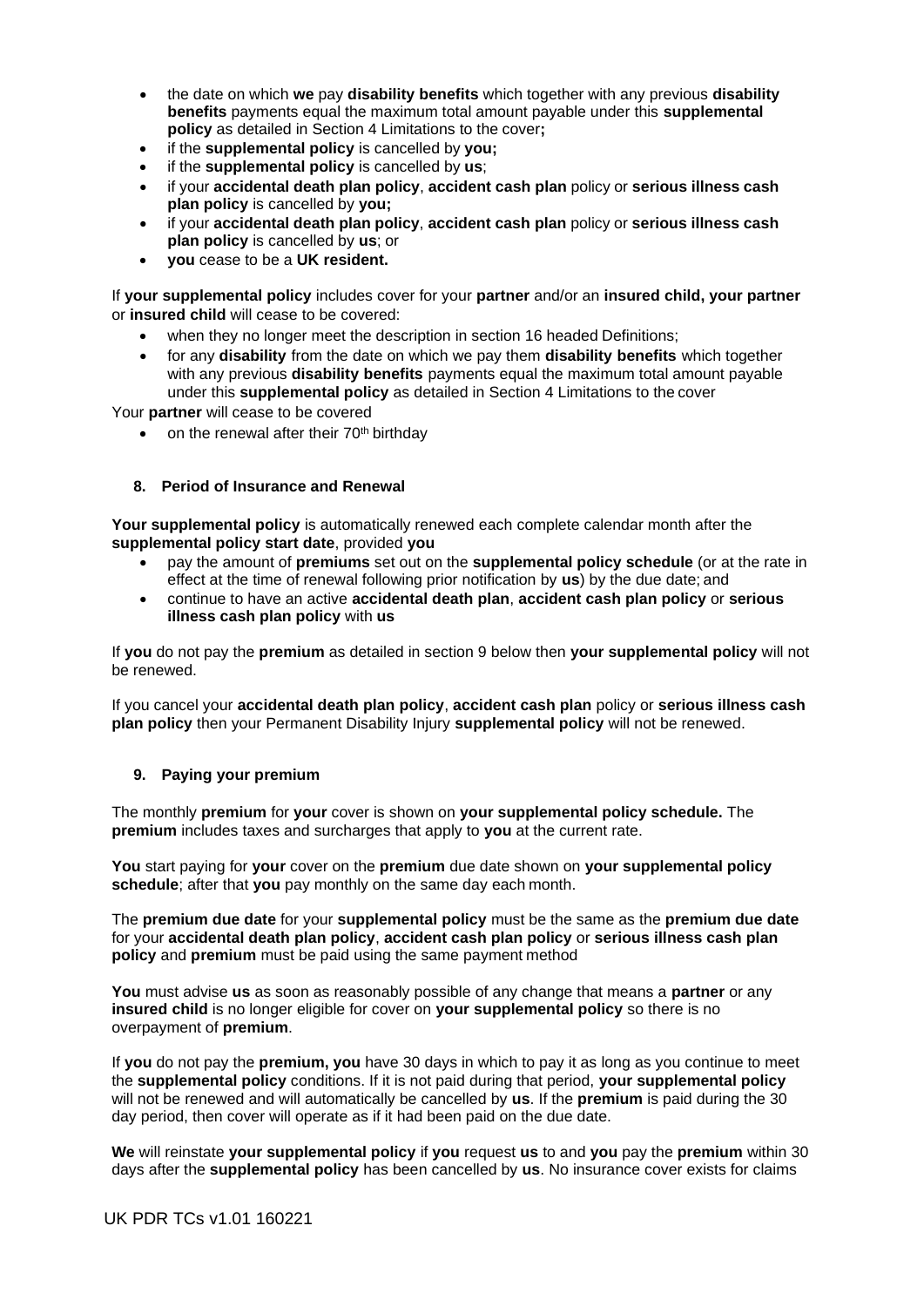occurring in the time period after the **supplemental policy** has been cancelled and before **we** receive **your** request for reinstatement of the **supplemental policy**.

**We** reserve the right to make changes to **your premium.**

If **we** have to change **your premium**, **we** will write to **you** at least 30 days in advance of the **premium** changing. If **you** are unhappy with any of the changes, **you** can exercise **your** right to cancel.

### *Please note: There may be other charges payable by you to your payment provider. Please contact your payment provider direct if you have any queries regarding their charges.*

### **10. When can you cancel**

**You** may cancel the **supplemental policy** at any time by contacting the Customer Service Centre whose details are shown on **your supplemental policy schedule**.

If **you** cancel at any other time no refund of any part of **your premium** will be made. **You** will continue to be covered by the **supplemental policy** up until the next **premium** due date. No further **premiums**  will then be due.

## **11. When we can cancel**

**We** may cancel the **supplemental policy** at any time by giving **you** at least 30 days written notice to **your** last known address in order to give **you** the time or opportunity to arrange replacement cover should **you** so wish.

**We** will set out the reason for cancellation in **our** letter. Valid reasons include but are not limited to:

- non payment of a **premium;**
- where **you** are required, in accordance with the terms of this **supplemental policy** to cooperate with **us**, or send **us** information or documentation and **you** fail to do so in a way which materially affects **our** ability to process an alteration or to defend **our** interests. In this case, **we** may issue a cancellation letter and **we** will cancel **your supplemental policy** if **you**  fail to co-operate with **us** or provide the required information or documentation by the end of the 30 day cancellation period; or
- Where **we** reasonably suspect fraud.

# **12. How to make a claim**

To make a claim under the **supplemental policy** please contact the Customer Service Centre and ask for a claim form. **We** will ask for details and any relevant information **we** need in order to consider the claim.

**We** will only pay the **benefit** if any certificates and other evidence which **we** require are provided on request.

The person who is able to claim on **your supplemental policy** will normally be the **policyholder**, or the appropriate representative of the **policyholder**. Contact details can be found on **your supplemental policy schedule**.

Once **we** agree to pay the claim **we** will pay any cash **benefits** promptly and **our** liability in respect of that insured person will cease. No interest is payable by **us** on claim settlements.

# **13. General Provisions**

### *13.1 Review of Supplemental Policy Conditions*

**We** may change the terms and conditions of **your supplemental policy,** including the amount of **your premium**, by giving **you** at least 30 days written notice in advance to **your** last known address. If the changes are acceptable to **you**, then this **supplemental policy** will continue. **You** will be able to cancel the **supplemental policy** if **you** do not accept the revised terms.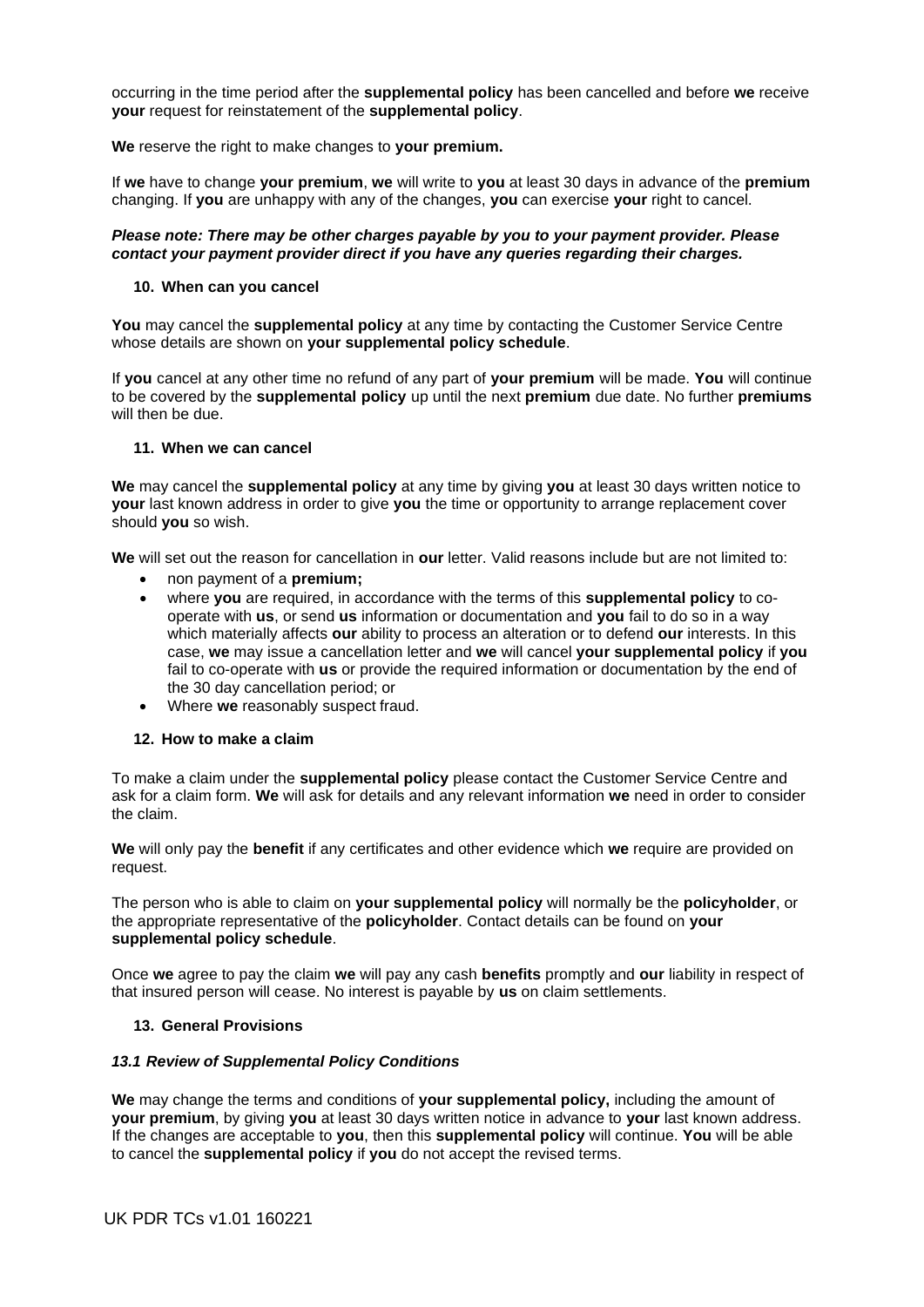If **we** give **you** such notice **we** will explain the reason, for example:

- to respond to changes in the law;
- to meet regulatory requirements;
- to reflect new industry guidance and codes of practice that raise levels of consumer protection;
- to respond to changes in tax rates; or
- to reflect other legitimate cost or **benefit** increases or reductions associated with continuing to provide **you** with the services and **benefits** under **your supplemental policy**.

## *13.2 Currency*

All cash **benefits** and **premiums** are payable in Pounds Sterling.

## *13.3 Changes to the name and address of the Policyholder*

**You** should inform **Us** about any change to **Your** address and / or name. **We** will continue to communicate with **You** and send notifications to **You** about **Your supplemental policy** to the last known address and name **We** have for **You**. **We** will assume that any communication and / or notification about **Your supplemental policy** that is sent to **Your** last known address has been received by **You**.

## *13.4 Incorrect information and fraud*

**You** must take reasonable care to provide complete and accurate answers to questions **we** ask when **you** take out, make changes to or make a claim on **your supplemental policy**. If **you** are in doubt, please contact **us**.

If the information provided by **you** is not complete and accurate:

- **We** may cancel **your supplemental policy** and refuse to pay any claims;
- **We** may not pay the claim in full; or
- The extent of the cover may be affected.

In addition, if **you** or anyone insured under this **supplemental policy** commits or attempts to commit any fraud in relation to this **supplemental policy** or a claim, this **supplemental policy** will become invalid. In this case **you** and anyone insured under this **supplemental policy** will lose all rights to any cash **benefits** and to any return of **premiums you** have paid.

### *13.5 Applicable law, language and jurisdiction*

This **supplemental policy** will be governed by English law, and both parties agree to submit to the courts of England and Wales to determine any dispute arising under or in connection with it, unless **you** are **resident** in Scotland, Northern Ireland, the Isle of Man or the Channel Islands, in which case the law applicable to that jurisdiction will apply and its courts will have exclusive jurisdiction, unless agreed to the contrary by both parties.

Unless otherwise agreed, the terms and conditions and other information relating to this **supplemental policy** will be in English.

# *13.6 How the Financial Services Compensation Scheme (FSCS) operates*

**We** are covered by the Financial Services Compensation Scheme (FSCS) and **you** may be entitled to compensation from the scheme should **we** be unable to meet **our** liabilities to **you**. This depends on the type of business and the circumstances of the claim. Further information about compensation arrangements are available from the FSCS at [www.fscs.org.uk o](http://www.fscs.org.uk/)r by telephoning 0800 678 1100 or 020 7741 4100.

### *13.7 Complaints*

**We** aim to provide a good service to **our** customers. However, there may be times when **you** do not feel satisfied with the service **you** have received. If this happens, please help **us** put things right by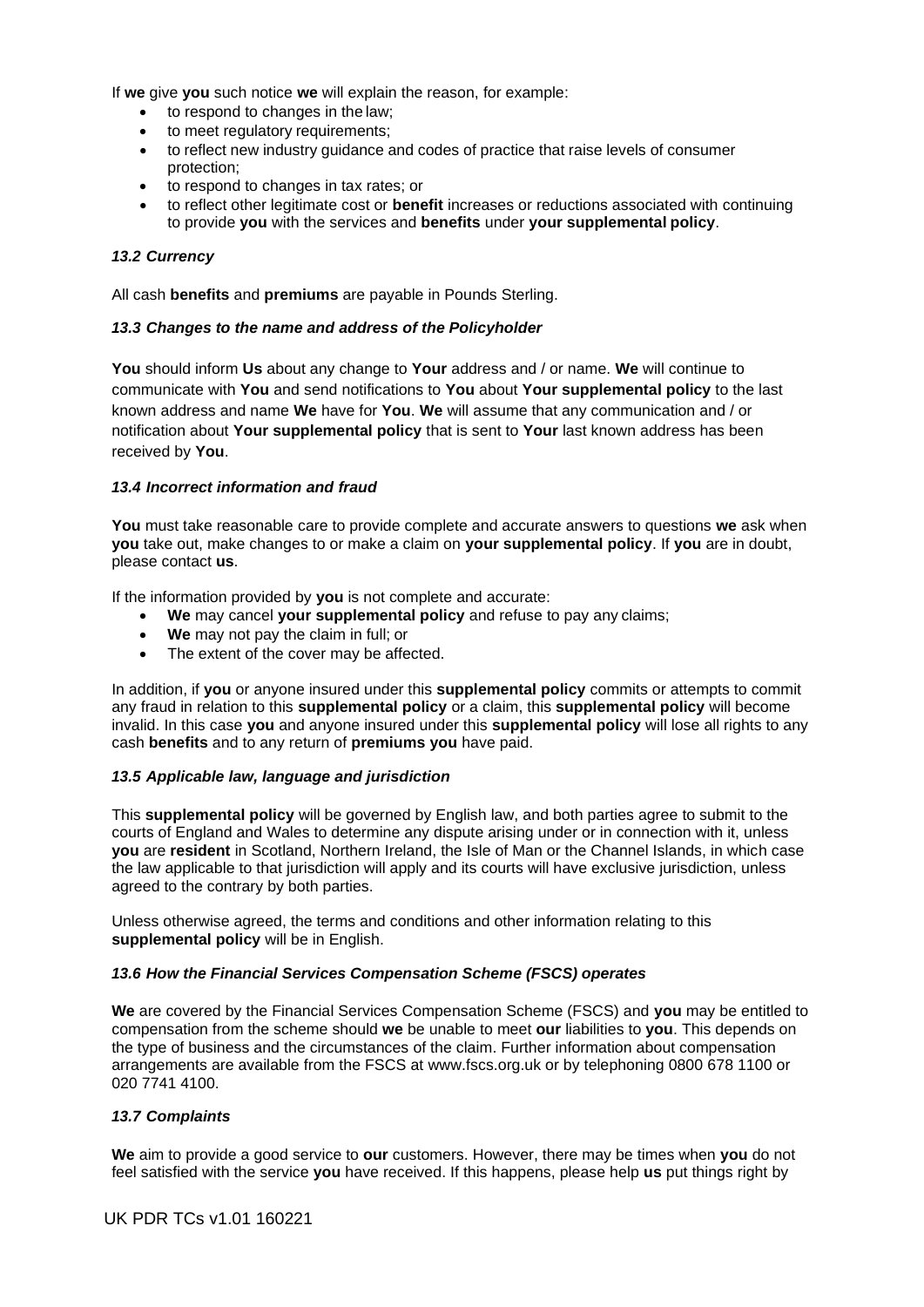first contacting **our** Customer Service Centre, whose details are shown on **your supplemental policy schedule**.

**Our** written complaints procedure is available on request.

If, after following the above procedure, **you** consider that **your** complaint has still not been resolved adequately, **you** may be entitled to refer the matter to the Financial Ombudsman Service.

Address: Financial Ombudsman Service Exchange Tower, London E14 9SR.

Telephone: 0800 023 4567 (free from landlines) or 0300 123 9123 (charged at the same rate as 01 or 02 numbers on mobile phone tariffs)

Website: [www.financial-ombudsman.org.uk](http://www.financial-ombudsman.org.uk/)

## *13.8 Supplemental Policy Duplication*

Please note that unless it is agreed between **us, you** will only be eligible for insurance cover under one **supplemental policy** at any one time.

# **14. Who regulates us**

Stonebridge International Insurance Ltd. is an insurance company providing general insurance products. Our registered office is 14th Floor, 33 Cavendish Square, London, W1G 0PW and our company registration number is 3321734.

Authorised by the Prudential Regulation Authority and regulated by Financial Conduct Authority and Prudential Regulation Authority. **Our** Financial Services Register number is 203188. **You** can check this on the Financial Services Register by visiting the Financial Conduct Authority (FCA) website [www.fca.org.uk/register o](http://www.fca.org.uk/register)r by contacting the FCA on: 0800 1116768

# **15. Data Protection**

 **We** are the data controller of any personal information given to **us** about **you** as the **policyholder** and other individuals listed on the **policy**, quote, or claim (as defined in the Data Protection Act 2018 and any successor regulation (DPA)). It is **your** responsibility to ensure that all named individuals listed on the policy are aware of who **we** are and how their information will be processed.

**Your** Personal Information will be used for the purpose of providing insurance services to decide if **we** can offer insurance to **you**; to administer **your** policy and to handle claims.

**We** retain the personal information for the period necessary to fulfil the purposes set out above and **we** may be required to keep this information after **your** policy has ended for legal, regulatory or tax purposes.

**We** are part of the Embignell Group and **we** may share **your** Personal Information with the Embignell group, reinsurers, business partners and agents to help administer the products and services and to keep **our** regulatory obligations. More information can be found in **our** Privacy Policy which can be viewed online at<http://embignell.com/privacy-policy>

Under Data Protection law, **you** have certain rights **we** need to make **you** aware of. The rights available to **you** depend on **our** reason for processing and retaining **your** information.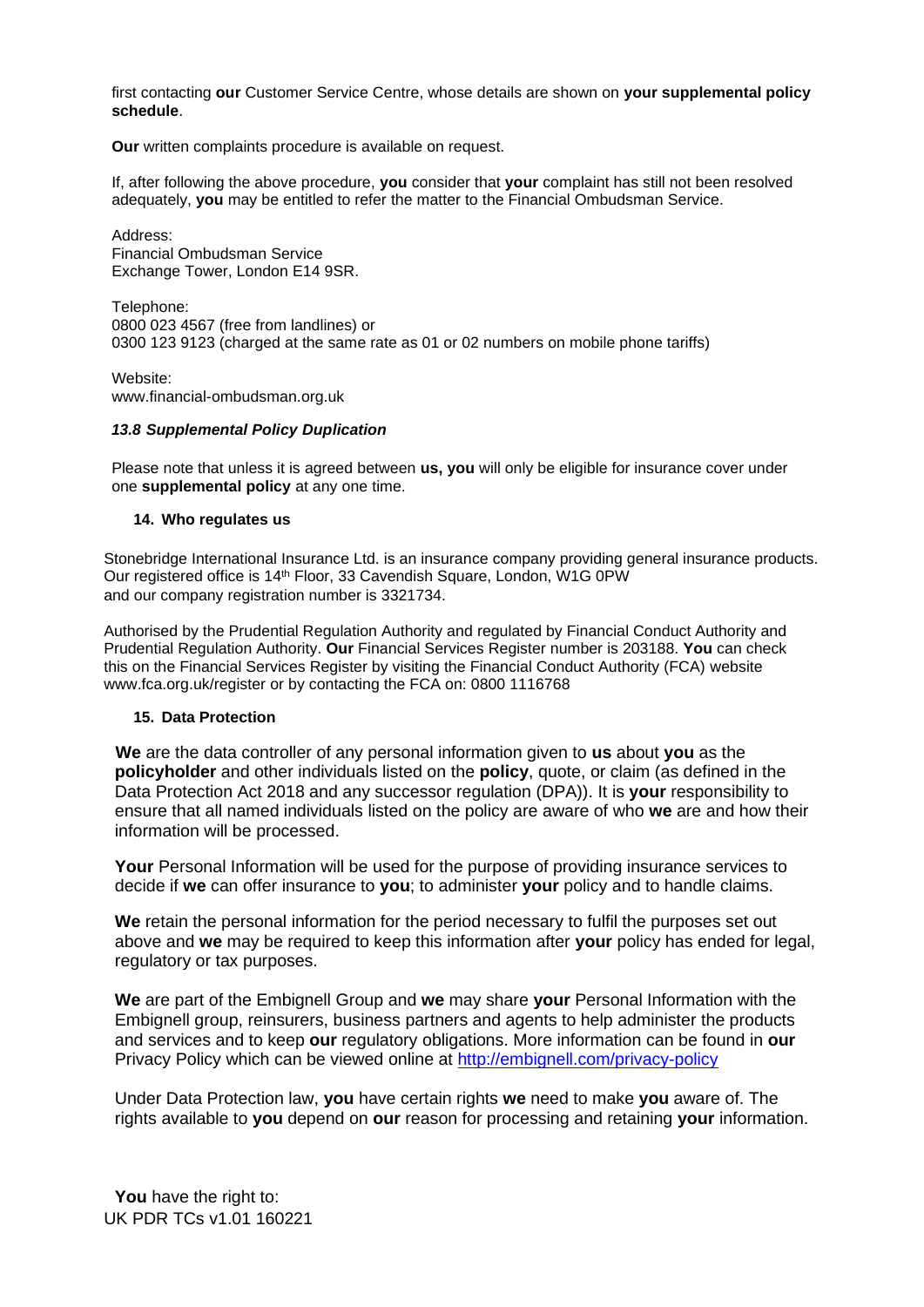- access the personal information **we** hold about **you**, or anyone else on the policy
- correct personal information **you** think is inaccurate or to update information **you** think is incomplete
- have personal information deleted in certain circumstances
- restrict **us** processing personal information, under certain circumstances
- object to **us** processing personal information, under certain circumstances
- making a complaint

If **you** wish to exercise any of **your** rights or for any queries, we have a dedicated Data Protection Officer you can contact.

# Contact Details:

By email: dataprotection@embignell.com

By post: Data Protection Team, 39/51 Highgate Road, London NW5 1RT. The information that **you** have requested will be provided in a suitable format to meet **your**  requirements.

The full Data Protection Notice can be viewed online [https://www.stonebridge](https://www.stonebridge-insurance.com/data-protection-policy/)[insurance.com/data-protection-policy/](https://www.stonebridge-insurance.com/data-protection-policy/) or you can request a copy by contacting the Customer Services Team.

## **16. Definitions**

Wherever the following words or expressions appear in **your supplemental policy**, they have the meaning given here:

**accident** means a sudden, unexpected and unfortunate event that occurs whilst the **supplemental policy** is in force and which results directly from external and violent means.

**accidental death plan policy**, **accident cash plan policy** or **serious illness cash plan policy** means the original insurance policy held by **you** and provided by **us** that this Permanent Disability Injury Plan **supplemental policy** is attached to

**area of cover** means the geographical area or territory where the **accident** occurs and for which this **policy** provides cover. This is shown on the **schedule**.

**benefit** means the amount the **insured adult** and **insured child** is covered for on the **supplemental policy**. The cash **benefit**(s) are shown on the **supplemental policy schedule**.

**bodily injury** means physical injury to an **insured adult** or **insured child** directly caused by an **accident.**

**child** or **children** means all **children** of the **insured adult** age 18 or younger whose **main residence** is the same as **yours**, or all **children** of the **insured adult** age 22 or younger if in full time education.

**disability** means:

- **quadriplegia**
- **paraplegia**
- **permanent total disability**
- **loss of use** of two **limbs**
- **loss of sight** in both eyes
- **loss of hearing** in both ears
- **loss of speech**
- **loss of use** of one **limb**
- **loss of sight** in one eye
- **loss of hearing** in one ear
- **loss of use** of shoulder or elbow, hip, knee, ankle or wrist, thumb, finger or toe

Each **disability** listed above must be as a direct result of a **bodily injury** caused by an **accident** and must be permanent, total and irreversible, and certified to be as such by a **doctor**.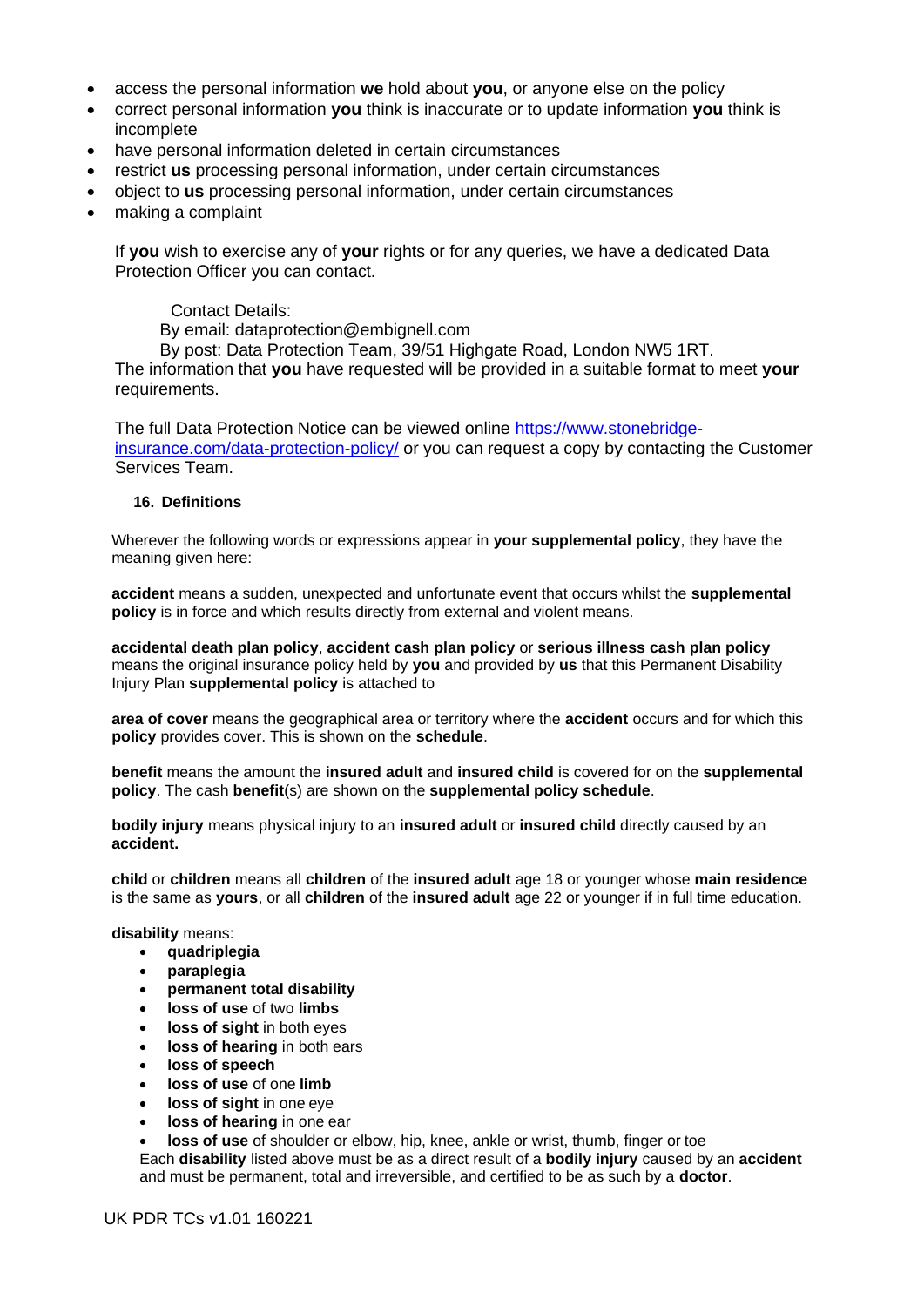**doctor** means a medical practitioner who is duly licensed and legally qualified to diagnose and treat sickness and injuries.

**insured adult** is the **policyholder** and the **partner** of the **policyholder,** if cover for **partner** has been selected and the appropriate **premium** has been paid.

**insured child** or **children** is a **child,** or **children,** if cover has been selected and the appropriate **premium** has been paid.

**limb** means an entire arm or leg.

**loss of hearing** means the permanent, total and irreversible loss of hearing.

**loss of sight** means the permanent, total and irreversible loss of sight.

**loss of speech** means the permanent, total and irreversible loss of speech.

**loss of use** means actual severance or permanent, complete and irreversible paralysis or loss of movement of an entire specific joint or limb

**main residence** means the main address where a person lives and has been selected as their main address and is supported by official records.

**paraplegia** means the total and permanent paralysis of both legs, the bladder and rectum.

**partner** means the person aged between 18 and 69 at the **supplemental policy start date,** and whose **main residence** is the same as **yours**, is either married to **you**, has a civil partnership with **you,** or has been living with **you** as a couple at the same address for 12 consecutive months.

**permanent total disability** means the inability of the **insured adult** or **insured child** to either continue in work or gain work in any occupation for which they are suited by way of training, education or employment which in all probability will continue for the rest of their life.

**personal information** means the data supplied by **you** and other individuals listed on the **supplemental policy.**

**policyholder** means the person who entered into this contract of insurance and who pays the **premium** and is legally entitled to cancel the **supplemental policy** or change the level of cover.

**pre-existing condition** means any disease, illness, sickness, naturally occurring condition, degenerative process, medical or mental condition, injury or physical impairment, for which the **insured adult** or **insured child**, at any time in the 2 years before the date of the **accident** has either:

- (a) received medical treatment or advice; or
- (b) has experienced symptoms (whether diagnosed or not).

**premium** means the costs, including taxes and surcharges, that **you** pay each month for **your** cover under this **supplemental policy**.

**quadriplegia** means the total and permanent paralysis of both arms and both legs.

**resident** means having a **main residence** in the **UK**, living in the **UK** for at least 7 months out of every 12 month period, and having a valid **UK** bank account or **UK** credit card or payment method as agreed by **us** for payment of **premiums** in the **UK**.

**supplemental policy change date** is the date any change was made to **your supplemental policy**.

**supplemental policy** means the **supplemental policy** terms, conditions, limitations and exclusions, the **supplemental policy schedule** and the application form, where applicable. The **benefits**  provided by this Accident Cash Plan, and shown on the **supplemental policy schedule**, are in addition to the **benefits We** provide under your **accidental death plan policy, accident cash plan policy** or **serious illness cash plan policy.** All of the documents should be read together.

UK PDR TCs v1.01 160221 **supplemental policy schedule** is the document that forms part of **your supplemental policy**; it includes important information that is specific to **your** insurance.